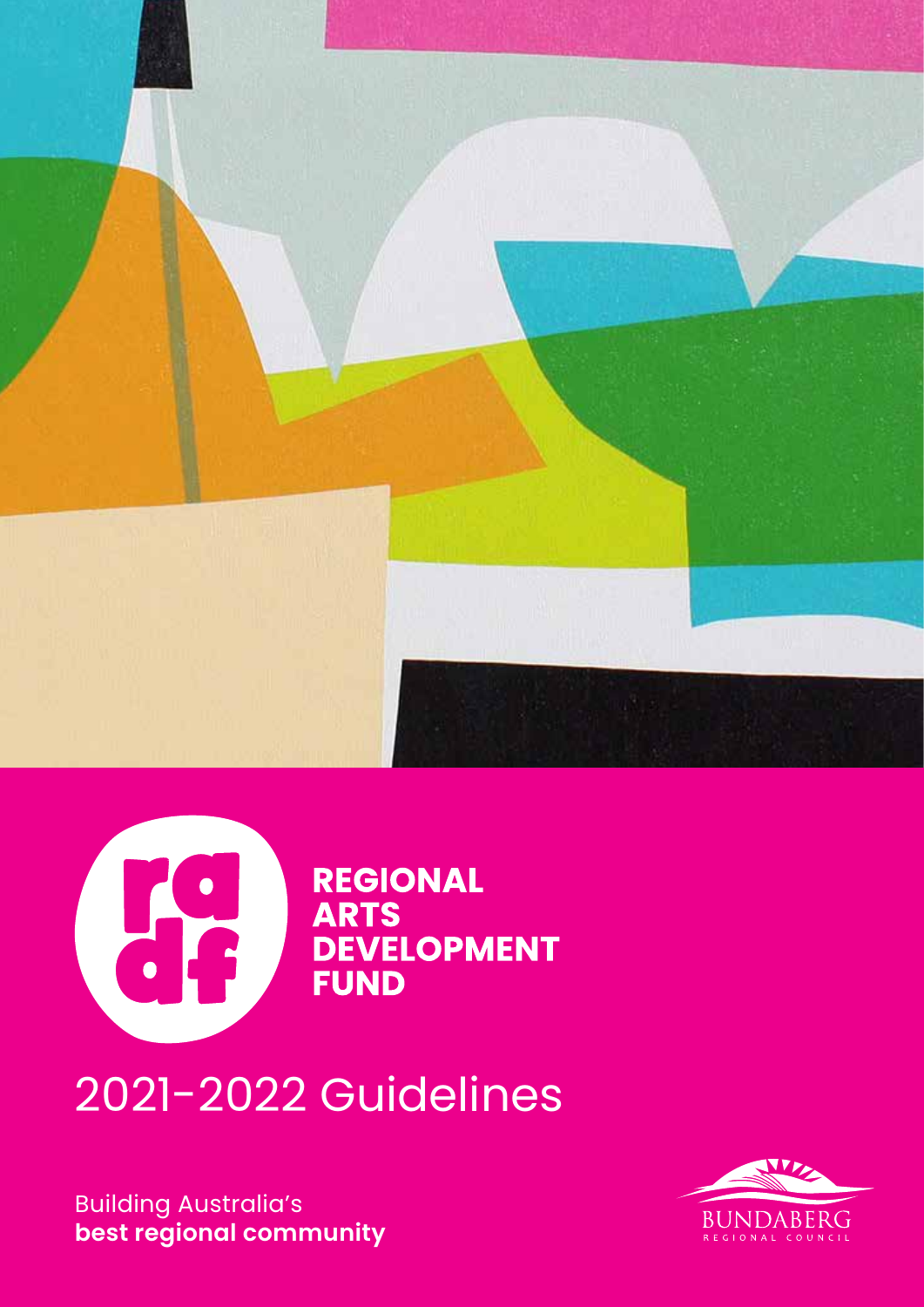**Bundaberg Regional Council acknowledges the Traditional Country of the Taribelang Bunda, Gooreng Gooreng, Gurang, and Bailai Peoples and recognise that this Country has always been and continues to be of cultural, spiritual, social and economic significance to Aboriginal and Torres Strait Islander people.** 

**We recognise the thousands of generations of continuous culture that have shaped this country and the people on it.**

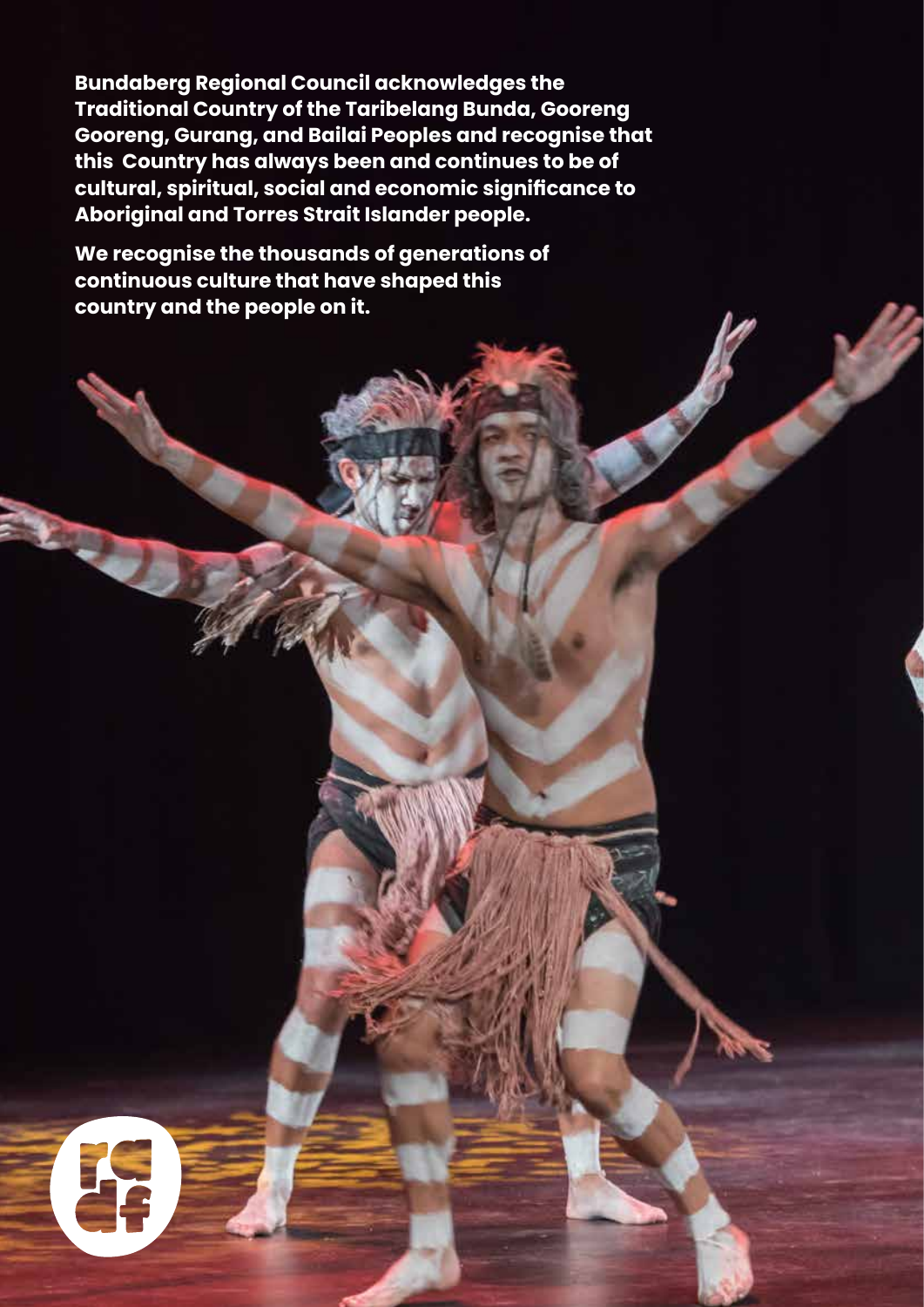

Photo credit: Matt Daniels, Right Image Photography, *Cultural Performers, Warrior Descendants*. NAIDOC Week Concert, Moncrieff Entertainment Centre, 2018.

### **Contents**

| Introduction                        | 1  |
|-------------------------------------|----|
| Regional Arts Development Fund      | 1  |
| Purpose                             | 1  |
| Objectives                          | 1  |
| <b>RADF Officer</b>                 | 1  |
| Local priorities                    | 1  |
| Arts + Culture Strategy 2019 - 2023 | 1  |
| Categories of funding               | 2  |
| <b>Continue Creating</b>            | 2  |
| Developing Local Skills             | 2  |
| Placemaking                         | 3  |
| Community Wellbeing & Resilience    | 3  |
| <b>Green Arts</b>                   | 3  |
| <b>Creative Generation</b>          | 3  |
| <b>Our Stories</b>                  | 3  |
| Key dates                           | 4  |
| <b>Eligibility requirements</b>     | 4  |
| Additional recommendations          | 4  |
| Categories not supported by RADF    | 5  |
| <b>Application process</b>          | 6  |
| <b>Using SmartyGrants</b>           | 6  |
| <b>Budget</b>                       | 9  |
| Goods and Services Tax (GST)        | 10 |
| Australian Business Number (ABN)    | 10 |
| In-kind Support                     | 10 |
| <b>RADF Committee</b>               | 10 |
| Assessment process                  | 10 |
| Assessment criteria                 | 11 |
| Dispute resolution                  | 13 |
| Applicant checklist                 | 13 |
| Notification                        | 13 |
| Funding agreement                   | 13 |
| Payment                             | 13 |
| Reporting                           | 13 |
| Acquittal                           | 14 |
| Return of unspent funds             | 14 |
| RADF snapshots document             | 14 |
| Acknowledgement                     | 15 |
| Other funding sources               | 15 |
| Contact and support                 | 15 |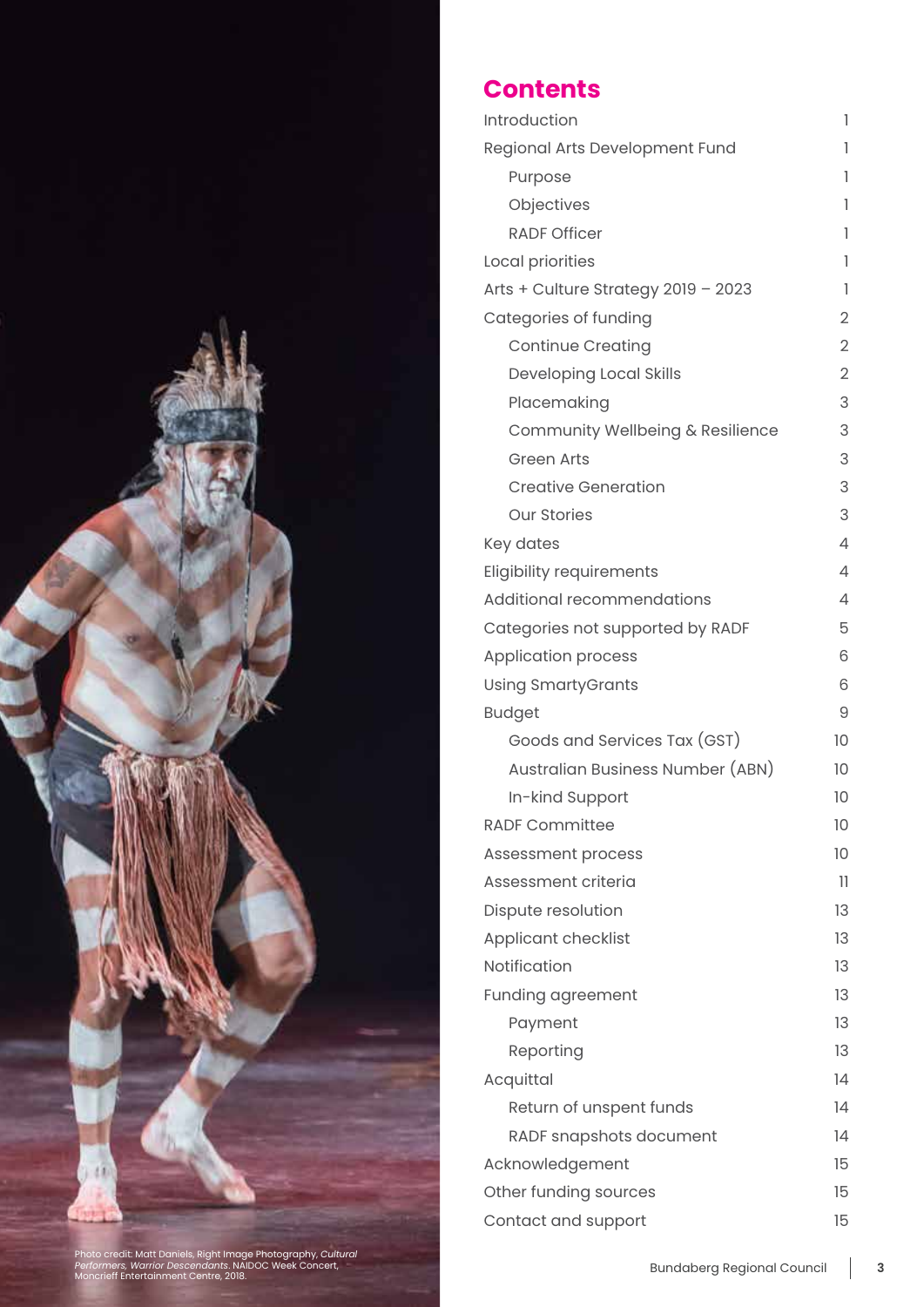### **Introduction**

Bundaberg Regional Council is strategically aligning arts, cultural and heritage objectives from the 2021 - 2026 Corporate Plan and Arts + Culture Strategy 2019 - 2023 to provide maximum economic and partnership benefits for the region.

Bundaberg Regional Council is committed to working in partnership with the community to support new initiatives that contribute to making the Bundaberg region the natural choice to live, work and play.

It is recommended applicants make contact with the Bundaberg Regional Council RADF Officer to determine the suitability of their application prior to submission.

### **Regional Arts Development Fund**

#### **Purpose**

The Regional Arts Development Fund (RADF) is delivered as a partnership between the Queensland Government through Arts Queensland and eligible local councils across the state.

RADF promotes the role and value of arts, culture and heritage as key drivers of diverse and inclusive communities and strong regions. RADF invests in local arts and cultural priorities, as determined by local communities, across Queensland.

RADF is a flexible fund, enabling local councils to tailor RADF programs to suit the needs of their communities.

#### **Objectives**

RADF objectives are to support arts and cultural activities that:

- **a.** provide public value for Queensland communities.
- **b.** build local cultural capacity, cultural innovation and community pride.
- **c.** deliver Queensland Government's objectives for the community.

### **RADF Officer**

The RADF Officer is a Council officer who is your main contact for the RADF Program. They liaise with officers at Arts Queensland to ensure appropriate management of the RADF Program and RADF Committee.

It is strongly recommended that applicants contact the RADF Officer to discuss their project prior to submitting the application. The RADF Officer can provide vital information and resources and, if necessary, can either meet with you to discuss your project idea and assist with your application, or connect you with valuable networks in the community.

### **Local priorities**

The RADF locally determined priorities for the Bundaberg region provide strategic direction for Council and local RADF investment in creative places, projects and people. Bundaberg Regional Council's Arts & Culture Strategy 2019-2023 highlights five priorities which should be considered by applicants to the Regional Arts Development Fund. Please refer to these priorities in your application.

- **A** Arts and culture for and by the people of the Bundaberg Region
- **B** Brokerage, leadership and partnerships that make it happen
- **C** Connections and communications enabling audience development & creative networks
- **D** Diversity of community experience and participation, activates culture
- **E** Environments, places + spaces are accessible, alive and active

### **Arts + Culture Strategy 2019 - 2023**

The Bundaberg Region Arts and Cultural Strategy 2019 - 2023 aims to provide an overarching vision and direction for the delivery of Bundaberg Regional Council's arts and cultural facilities, programs and services as well as providing a framework for the consideration of future priorities and directions for investment in and with the community. The aim of the Strategy is to look at how Council's investment can be maximised to ensure the greatest possible level of public engagement in and with the arts – to ensure that the programming and outcomes are accessible, relevant to the community and of the highest quality.

Download the Arts + Culture Strategy 2019 - 2023 **here**.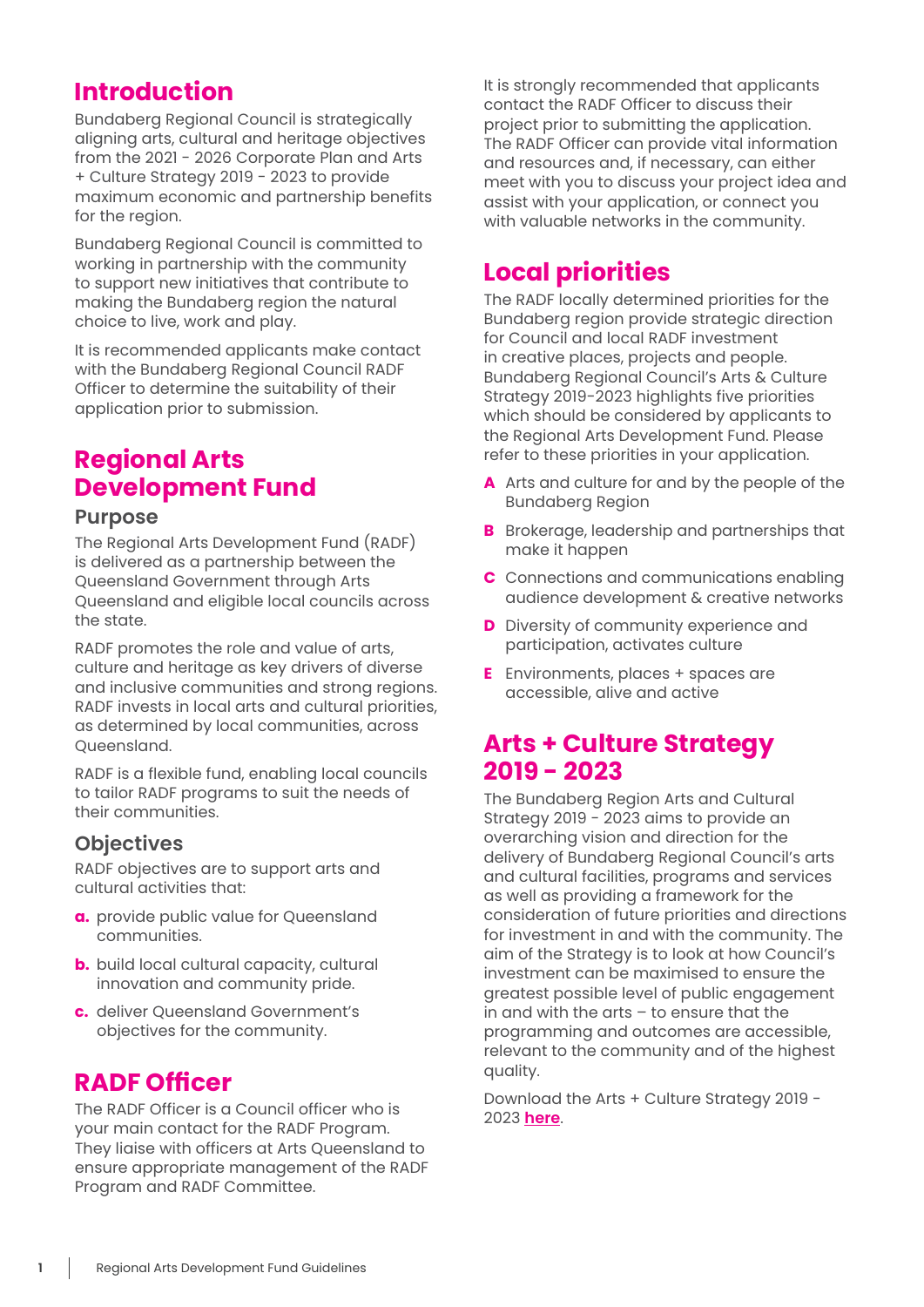# **Categories of funding**

| <b>Category</b>                                    | <b>Category objective</b>                                                                                                                                 | <b>Examples of</b><br>eligible expenses |  |
|----------------------------------------------------|-----------------------------------------------------------------------------------------------------------------------------------------------------------|-----------------------------------------|--|
| Continue<br><b>Creating</b><br>(quick<br>response) | To support professional development, the production of new<br>work and engagement with new audiences. Applications can be<br>submitted at any time.       | Artist fees                             |  |
|                                                    |                                                                                                                                                           | Workshops                               |  |
|                                                    |                                                                                                                                                           | <b>Consultant fees</b>                  |  |
| <b>Developing</b><br><b>Local Skills</b>           | To support projects that provide opportunities for artists and arts<br>workers of the Bundaberg region to engage in skills development<br>activities.     | <b>Application fees</b>                 |  |
|                                                    |                                                                                                                                                           | Planning workshops                      |  |
|                                                    |                                                                                                                                                           | Project salaries                        |  |
| Placemaking                                        | To support creative projects and activities that reflect the cultural<br>vitality of the Bundaberg region.                                                | Marketing costs                         |  |
|                                                    |                                                                                                                                                           | <b>Materials</b>                        |  |
| Community<br>Wellbeing &<br><b>Resilience</b>      | To support creative activities that promote civic pride, strengthen                                                                                       | Venue hire                              |  |
|                                                    | belonging, build social cohesion, encourage interaction and<br>facilitate inclusion.                                                                      | Equipment or<br>services hire           |  |
| <b>Green Arts</b>                                  | To support initiatives that focus on environmentally-based arts and<br>cultural practice and highlights issues relating to our unique local               | Professional<br>artsworker fees         |  |
|                                                    | biodiversity.                                                                                                                                             | Course registration                     |  |
| Creative<br>Generation                             | To support a new generation that values and participates in arts                                                                                          | <b>Tuition fees</b>                     |  |
|                                                    | and culture by delivering projects and programs that cater for or<br>are led by young people.                                                             | <b>Travel</b>                           |  |
| <b>Our Stories</b><br>(cultural<br>heritage)       | To support projects that explore the diversity of our community and<br>the possibilities around how we collect and present stories from our<br>community. | Accommodation                           |  |

#### **Continue Creating (quick response)**

To support professional development, the production of new work and engagement with new audiences. This grant is open all year round to the extent of available funds. Applications can be submitted at any time. Assistance of up to \$2000. Quotes are required.

Examples:

- **a.** Local artists, arts workers or members of community organisations can request funding for professional skills, career and capacity development to attend training, mentoring or conference opportunities within Queensland.
- **b.** Assistance may be available for eligible practitioners for professional development opportunities outside of Queensland.
- **c.** Groups and organisations can also apply for funding for small scale community arts projects.
- **d.** Individual emerging or professional artists, arts workers or groups can apply for resources to support a specific arts project. Resources, such as art materials, catalogues, promotional support etc. may be eligible, but capital items are ineligible.

#### **Developing Local Skills (Individuals/Groups)**

Support for professional career and capacity development activities for local artists and arts workers.

**a.** Individual artists and artsworkers living in Bundaberg Region seeking to attend professional development activities with recognised arts and cultural peers or organisations. Assistance is available for registration, reasonable accommodation and travel costs for activities in Queensland and other states.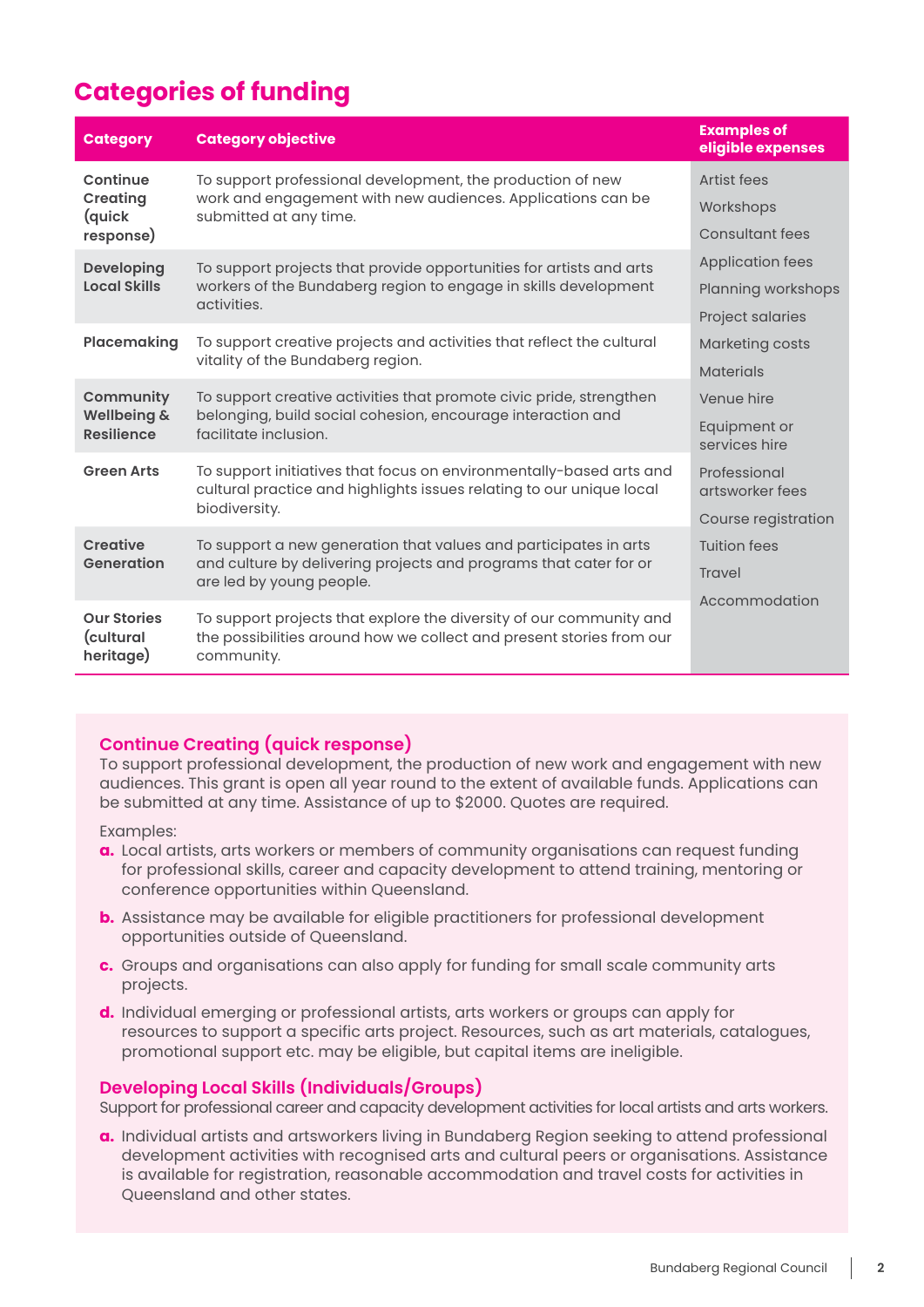**b.** Community groups seeking to engage professional artists or artsworkers to work with them on developing their arts practice or to run arts development workshops or community activities. Support is available for travel, accommodation and fees associated with employing professional artists or artsworkers.

#### **Placemaking**

Arts and cultural activation and programming that enlivens spaces and promotes cultural vitality. Being creative in the community, supporting creative activity in public spaces. Activities that assist our community to engage with, activate or transform local spaces and places in a way that highlights a locality's unique identity.

#### **Community Wellbeing & Resilience**

Creative activities to promote civic pride, strengthen belonging, build social cohesion, encourage interaction and facilitate inclusion. Projects aiming to deliver outcomes towards a vibrant, healthier and more resilient community. The creative arts not only help to achieve this but also allow us to sustain an environment in which our community can prosper.

- **a.** Improving health and wellbeing through the arts. RADF will support activities/projects that can improve the health and wellbeing of people within our community who are living with a disability.
- **b.** Using the arts as a tool for positive social impact.
- **c.** Individuals, groups and organisations proposing accessible and inclusive arts and cultural activities where artists and communities work together to create specific outcomes that build community resilience and wellbeing within marginalised or minority groups.

#### **Green Arts**

Initiatives that focus on environmentally-based arts and cultural practice and highlights issues relating to our unique local biodiversity. This will provide an opportunity for local artists to create artworks, activities, installations that can showcase both our local artists and our region's unique environment. It supports the notion of valuing our local arts and cultural resources by supporting locally-driven content for events, which in turn assists to stimulate economic growth as local creatives are employed.

#### **Creative Generation**

Foster a new generation and build a community that values and participates in arts and culture regularly by providing activities that cater for or are led by young people

- **a.** Open to individuals from 12 years of age
- **b.** Support young people to pursue creative career pathways
- **c.** Offer industry linkages through a mentoring process
- **d.** Enable participants to engage in activities to gain experience within their identified area/s of interest by incorporating industry specific learning opportunities
- **e.** Projects and programs run by young people for young people

#### **Our Stories (cultural heritage)**

- **a.** Valuing our local arts and cultural resources. RADF will support activities/projects that sustain the development of locally driven content and cultural products for local events.
- **b.** Collecting and presenting community stories. RADF will support activities/projects that explore the diversity of our community and the possibilities around how we collect and present stories from our community.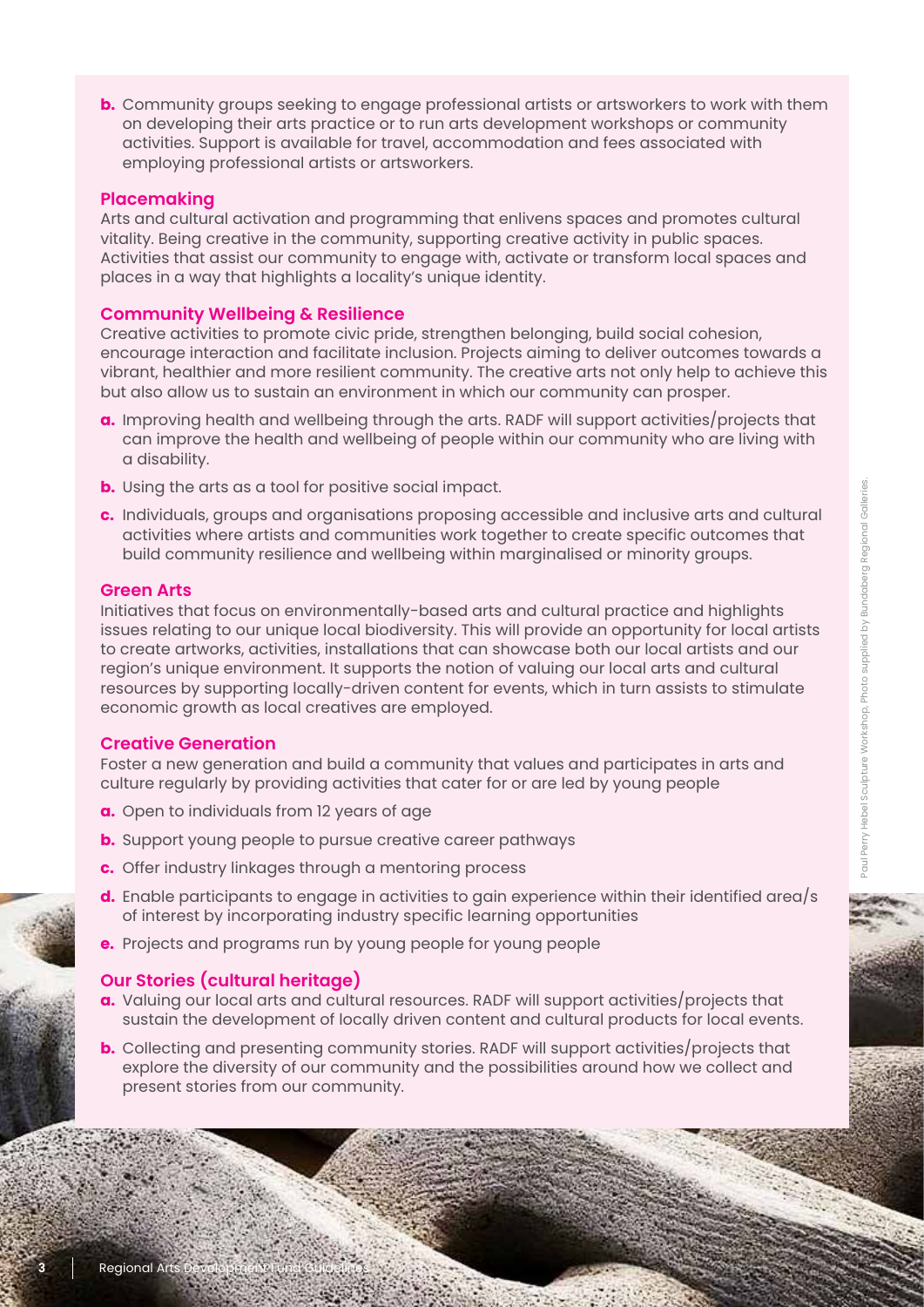## **Key dates**

| <b>Round</b>                                    | <b>Opening date</b> | <b>Closing date</b>                                                                                                                                       | <b>Select this round if:</b>                                  | <b>Notification</b>                                                            |
|-------------------------------------------------|---------------------|-----------------------------------------------------------------------------------------------------------------------------------------------------------|---------------------------------------------------------------|--------------------------------------------------------------------------------|
| Round 1                                         | 1 October 2021      | 25 February 2022                                                                                                                                          | Your project or event<br>commences after<br>25 April 2022     | Six (6) weeks after<br>closing date                                            |
| Round 2                                         | 1 March 2022        | 10 July 2022                                                                                                                                              | Your project or event<br>commences after<br>26 September 2022 | Seven (7) weeks after<br>closing date                                          |
| Continue<br><b>Creating (quick</b><br>response) | 1 October 2021      | Applications may be submitted at any<br>time while funds remain. Applications<br>open on a rolling basis and reviewed on<br>the last Friday of the month. |                                                               | Seven (7) working<br>days after the first<br>business day of each<br>new month |

# **Eligibility requirements**

- **•** Be over 18 years of age (Applicants under 18 years of age must nominate an auspice organisation to administer the grant on their behalf);
- **•** Reside or be based in the Bundaberg Regional Council area or, if based outside the local government area demonstrate how the project directly benefits the Bundaberg Region;
- **•** Hold a minimum of \$20M Public Liability Insurance including other forms of insurance relevant to the project and demonstrate sound workplace health and safety practices. If the applicant is being covered under another group's insurance, adequate evidence of this coverage is required. See details under the Auspice Arrangements section below;
- **•** Have satisfied all requirements and acquittals of previous RADF and/or Bundabrg Regional Council funding;
- **•** Have no outstanding debt with Council.

The following individuals or organisations **can** apply:

**Individual professional artists**, arts workers, cultural workers or project coordinators who:

- **a.** are based in the local council area, or if based outside the local council area, are able to demonstrate how the project will directly benefit arts and culture in the local council area.
- **b.** are permanent residents or Australian citizens.
- **c.** have an Australian Business Number (ABN) or can demonstrate professional practice.

**Incorporated organisations** based in the Bundaberg Regional Council area (e.g. notfor-profit, educational, business) or those based outside the area that are able to demonstrate how the project will directly benefit arts and culture in our region.

**Unincorporated organisations**, auspiced by an incorporated body, that are based in the Bundaberg Region, or those based outside the region that can demonstrate how the project will directly benefit arts and culture in the Bundaberg Region.

**Business organisations** based in the Bundaberg Region.

### **Additional recommendations**

- **a.** If individuals, organisations or businesses are not living and/or operating in the Bundaberg region, a strong justification of the benefit of the Bundaberg region must be provided.
- **b.** If under 18, the applicant must name a person who will be legally responsible for the grant.
- **c.** Hold an adequate Public Liability insurance policy.
- **d.** It is recommended that projects should be completed within a 12-month timeframe.
- **e.** It is the applicant's responsibility to ensure all relevant licences etc. have been obtained prior to commencement of projects where applicable (e.g. Insurances/ Blue Cards if working with children etc.)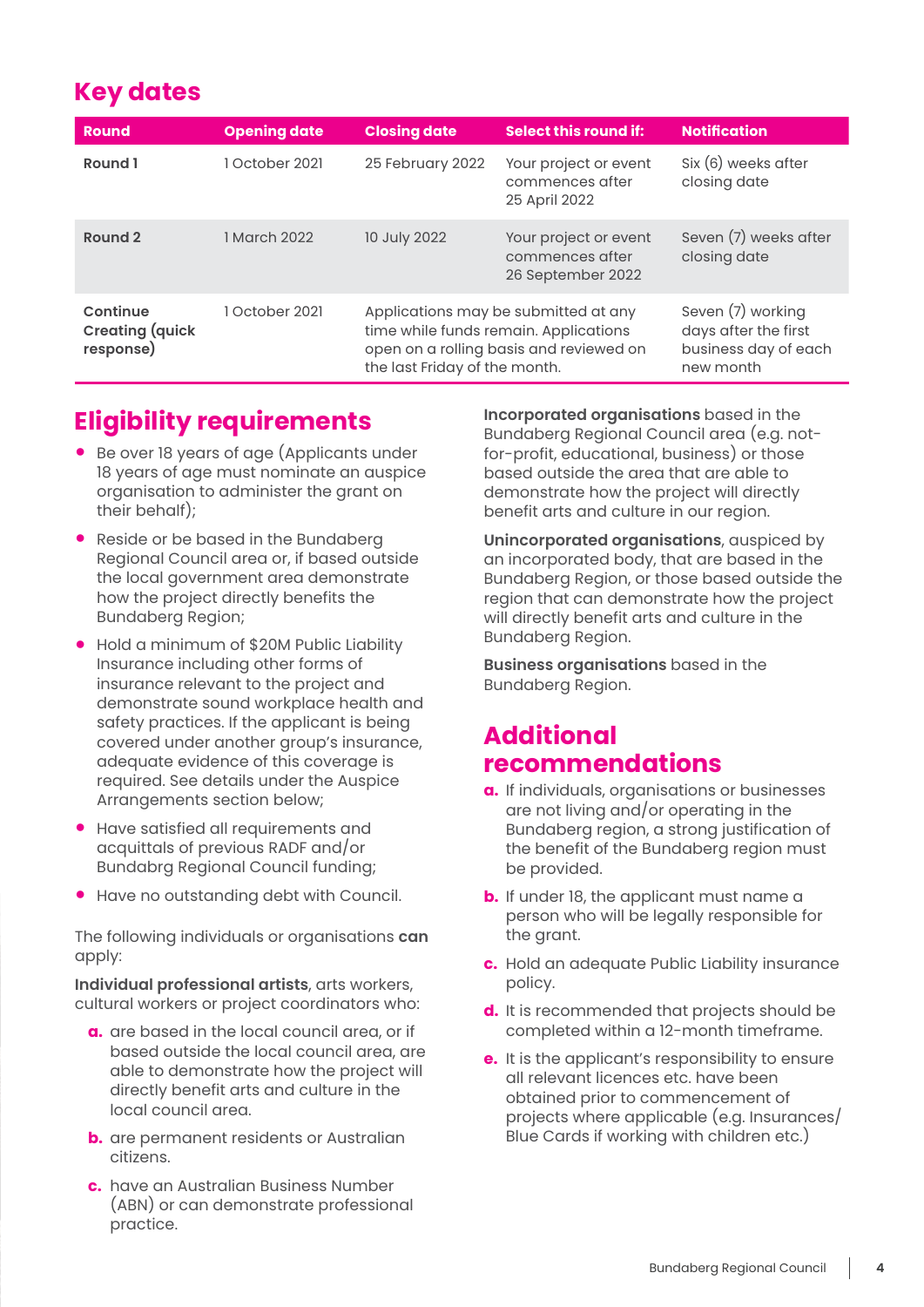### **Categories not supported by RADF**

The following categories of individuals and organisations are **not eligible** for funding through the RADF Program:

- **•** Amateur arts activities except for professional services to amateur arts activity. One of the main RADF aims is to develop professional artists in the regions. Note: Emerging professional artists are eligible for funding.
- **•** Applicants who submit unsigned applications.
- **•** Start before the application is approved
- **•** Are received after the closing deadline. Council will not accept late applications.
- **•** Applicants who have failed to acquit previous RADF grants.
- **•** Projects for which arts workers are paid less than the recommended rates.
- **•** Activities that commence before Council approval is given. RADF should not be used as a "top-up" fund.
- **•** Craft workshops unless a professional artist or arts worker is employed to work with a craft group to apply their skills in an innovative way to achieve an arts development outcome, or the craft is a traditional cultural skill e.g., indigenous artisans seeking to pass on knowledge and skills.
- **•** Murals funding is available for murals from other government sources as part of anti-graffiti programs. RADF grants can only be allocated to murals that adhere to the RADF Objectives, Local Priorities, eligibility and program criteria.
- **•** School based arts activities except where those activities form part of broader community cultural development processes or are part of professional arts development.
- **•** Framing or freight only a small proportion of these costs may be covered as part of presentation costs for significant exhibitions.
- **•** Entertainment funding is not available to pay for entertainment for events, unless there is a developmental aspect included, e.g., musicians performing at a community event run a series of developmental workshops for community members prior to the event.
- **•** Competitions and Eisteddfods the competitive environment does not necessarily nurture emerging artists, as there is generally only one winner.
- **•** Publishing costs requests for grants to publish books should be directed to organisations that provide print-ondemand services. A small proportion of printing/promotional costs are eligible as part of the presentation costs for significant projects e.g., promotional video or brochure.
- **•** Purchase of capital items e.g., equipment, buildings or vehicles. RADF gives artists and organisations opportunities for employment, professional development and a chance to practice their art. Buying capital items does not necessarily lead to these outcomes. Exception: capital items can be funded only when they are included as part of a project application and when the RADF Committee considers the purchase integral to that project and where the item will remain available for community use.
- **•** Recurrent funding for arts organisations operational expenses are ineligible under RADF including wages for permanent staff and office expenses. However, local arts and cultural organisations that have regular community activities may apply for funding annually for different projects which have a project management component.
- **•** Accredited study, training, or university courses - Council does not fund the primary training of artists, only their professional development once they are practicing.
- **•** Workshops with arts and cultural service organisations that are part of the organisation's "core business" - Arts Queensland has already funded these organisations to deliver core services. Please call your cultural service organisations to find out what services they can offer you that are not "core business".
- **•** Government agencies or departments of state or federal government.
- **•** Educational, religious or medical organisations, where the application is for the organisation's core business activities.
- **•** Individuals where the application is for content directly related to educational coursework, study or research.
- **•** 100% of the project costs. Co-funding of at least 35% is required, which could include applicant cash contributions and in-kind support.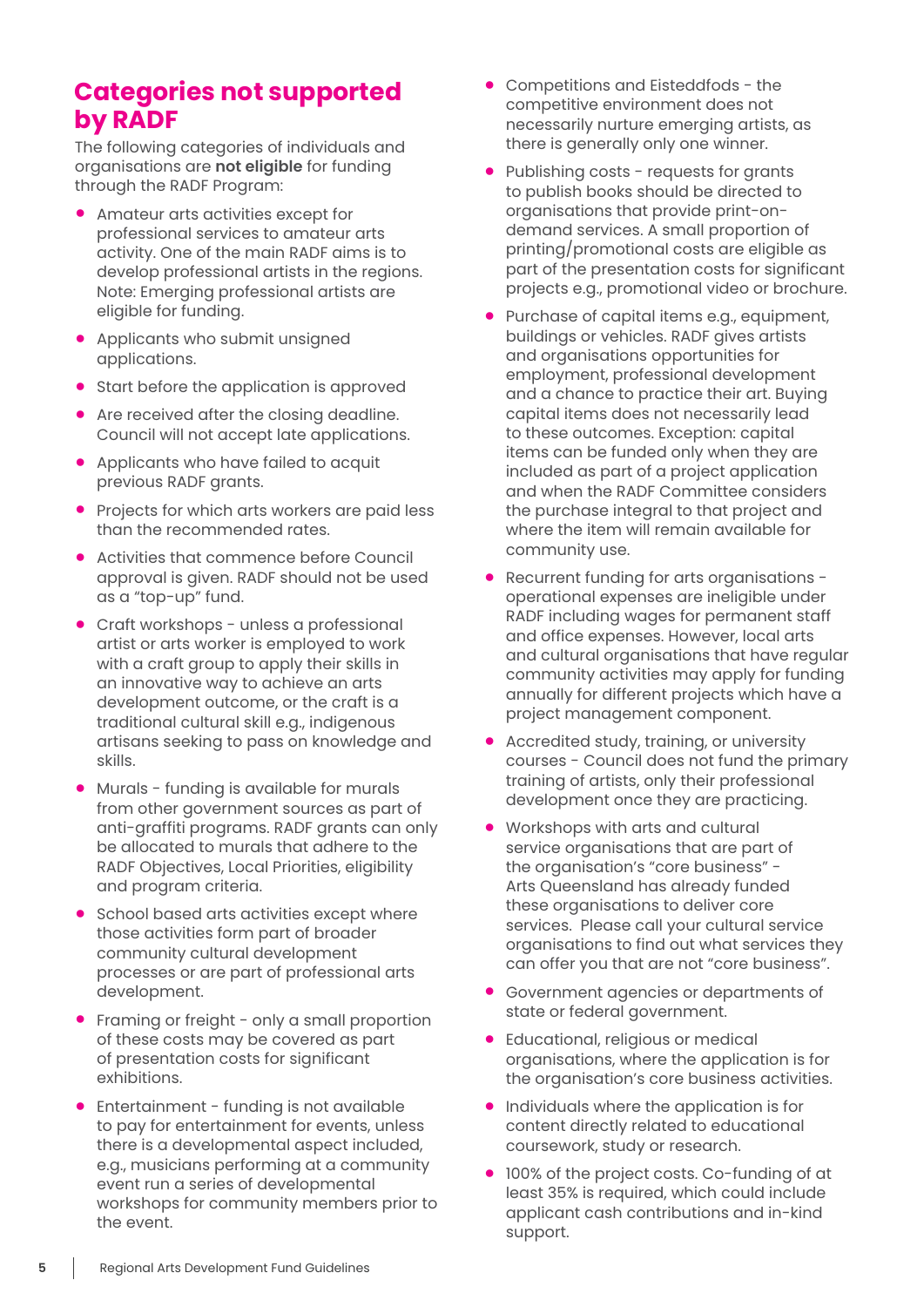### **Application process**

Applications must be received by the published closing date (see Key Dates).

- **1.** Read the RADF Guidelines and check that you are eligible to apply
- **2.** Apply online at: **bundaberg.smartygrants.com.au**

Note: If you do not have your own computer, you can access a computer at any of Council's libraries at no cost. Accessibility is important to us. If you need this information in another format please let us know.

## **Using SmartyGrants**

Applications must be submitted via Council's online grants management portal, SmartyGrants. The SmartyGrants application link can be found on Council's grants and funding webpage or by visiting **bundaberg. smartygrants.com.au**. If you do not have your own computer, you can access a computer at any of Council's libraries at no cost.

Applicants are required to create a SmartyGrants account. This account will be used to manage all stages of your grant. It is recommended that you choose a username and password that is easy to remember.

Applications must be received by the closing date. Late or incomplete applications will not be considered. All applicants will be notified about the outcome of their application via email.

Grant recipients are required to complete a Project Outcome Report within four weeks of the completion of the project. Reports must be submitted online via your Smarty Grants account.

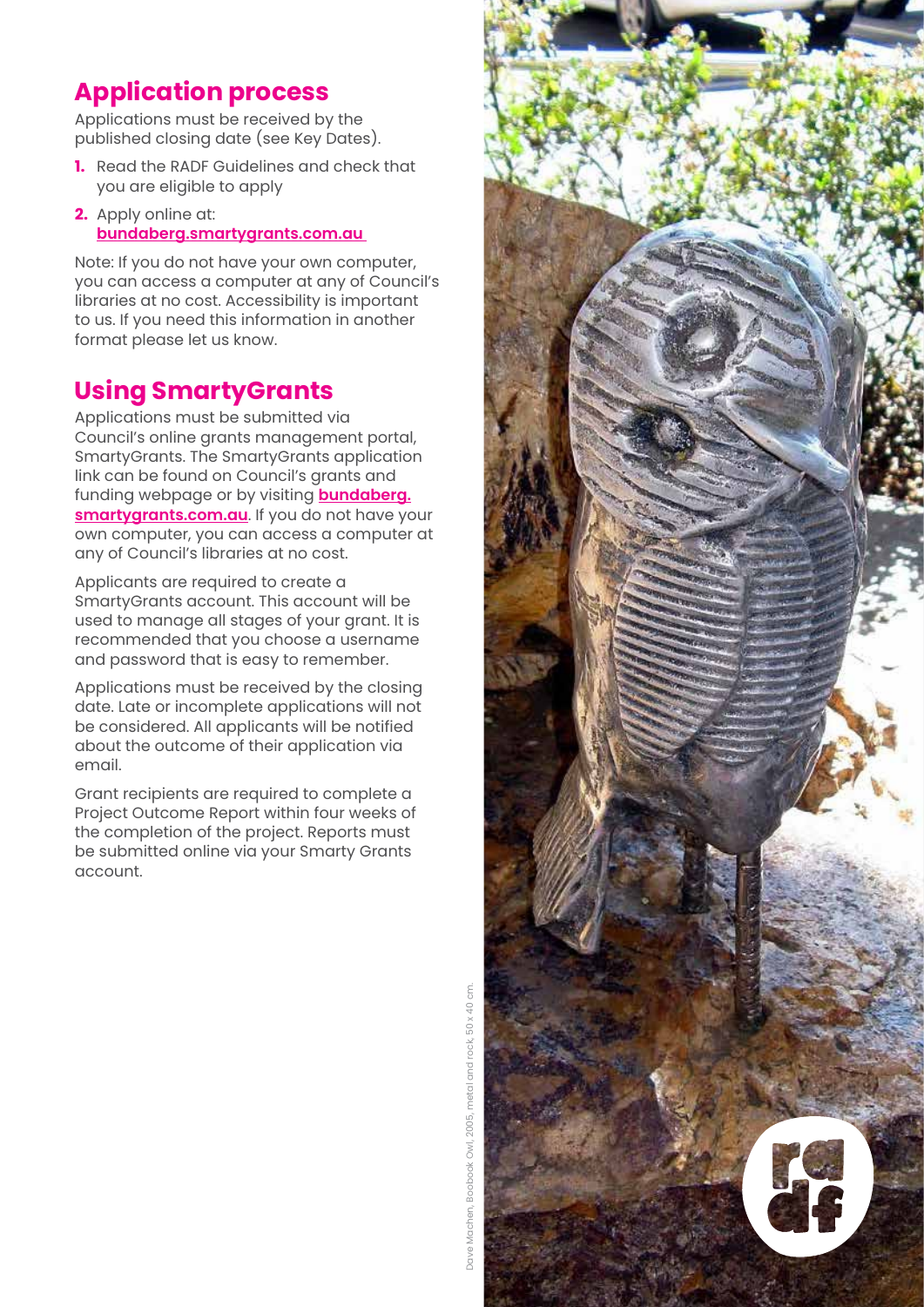**RADF promotes the role and value of arts, culture and heritage as key drivers of diverse and inclusive communities and strong regions. RADF invests in local arts and cultural priorities, as determined by local communities, across Queensland.**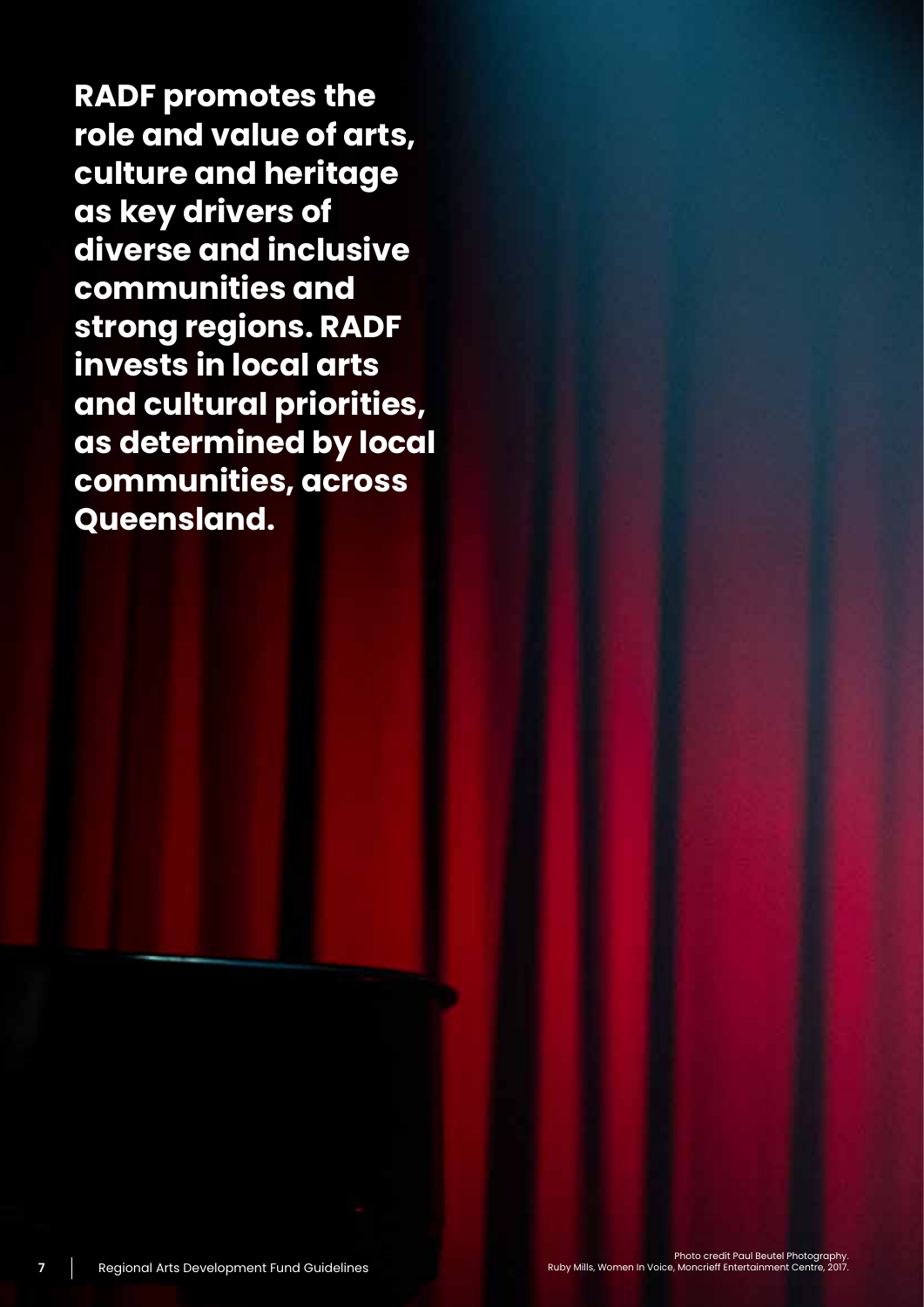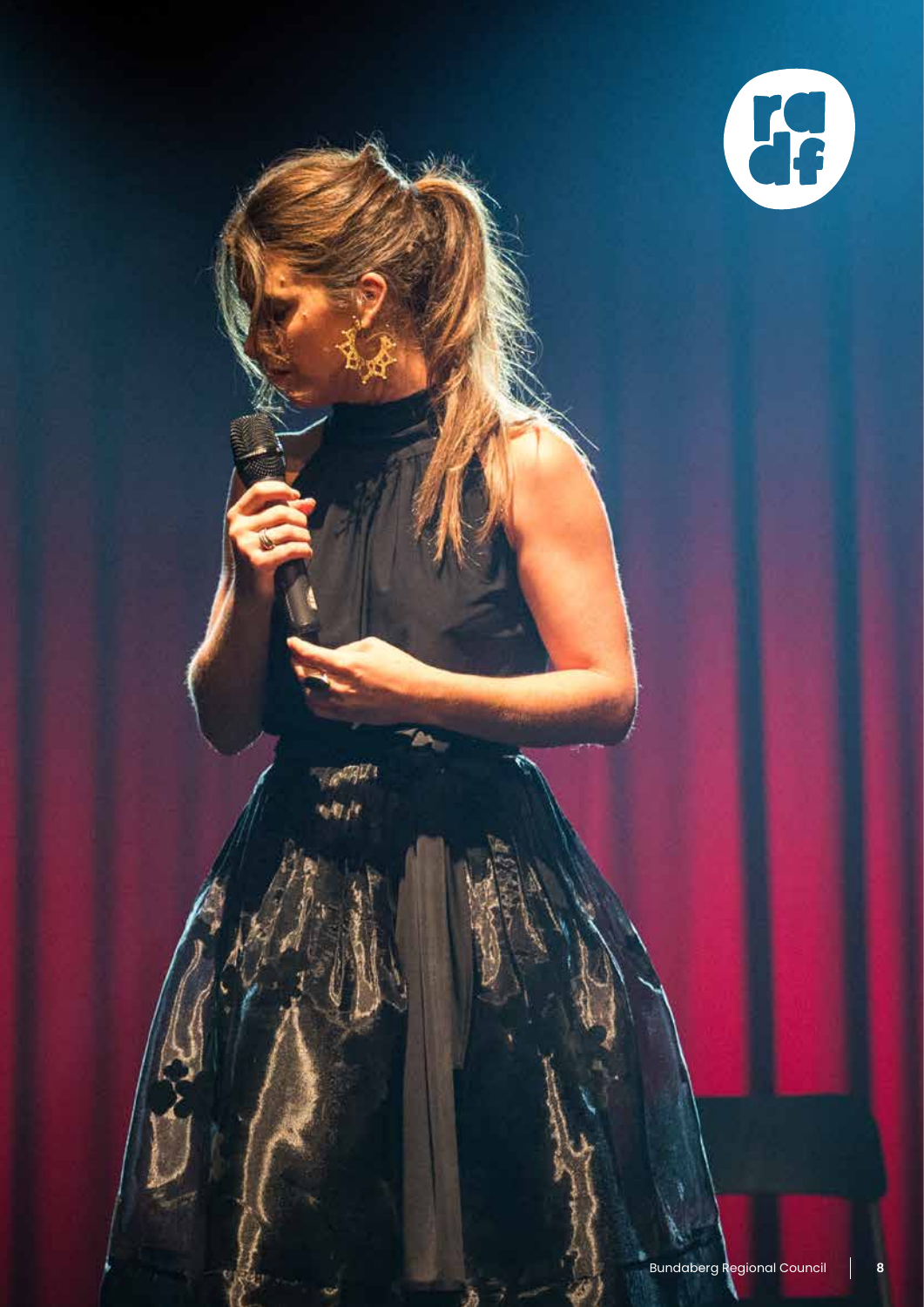### **Budget**

When completing the budget table, please total the entire income and expenditure of the project. This includes other sources of funding and costs not covered by the requested grant funds. Note: The total income needs to match the total expenditure of 'total project costs'. **Refer to the budget example following for assistance.**

All quotes and project budgets must be GST inclusive. If you are registered for GST, Council will pay the grant, plus GST (10%). Do not include this amount in your grant budget or calculations.

#### **INCOME**

# **RADF grant amount requested** \$1,530.00 **Cash contributions:** *Your cash co-contribution (e.g. purchase of capital equipment)* Organisation cash contribution (Potters' Wheel) \$385.00 **In-kind contributions:** *Your cash co-contribution (e.g. purchase of capital equipment)* 1 x Volunteer labour valued  $\omega$  \$34.89/hr for 10 hours  $\sim$  \$348.90 **Other income:** *(e.g. other grants, sponsorship, donations, fundraising, ticket sales)* Sponsorship confirmed  $\sim$  5800.00

#### **TOTAL INCOME \$800.00**

| <b>EXPENDITURE</b>                         | <b>Total project costs</b> | <b>RADF requested portion</b> |
|--------------------------------------------|----------------------------|-------------------------------|
| <b>Salaries, fees and allowances</b>       |                            |                               |
|                                            |                            |                               |
| <b>Production/program costs</b>            |                            |                               |
| Clay, slips and glazes                     | \$880.00                   | \$880.00                      |
| Venue hire                                 | \$300.00                   | \$300.00                      |
| Potters' wheel                             | \$385.00                   |                               |
| Marketing/promotion/admin                  |                            |                               |
| Flyers, posters, banners                   | \$550.00                   | \$150.00                      |
| Social Media and Print Advertising         | \$600.00                   | \$200.00                      |
|                                            |                            |                               |
| In-kind (e.g. value of volunteers $p/hr$ ) |                            |                               |
| 1x Volunteer @ \$34.89/hr for 10 hours     | \$348.90                   |                               |
|                                            |                            |                               |
| <b>TOTAL EXPENDITURE</b>                   | \$,3063.90                 | \$1,530.00                    |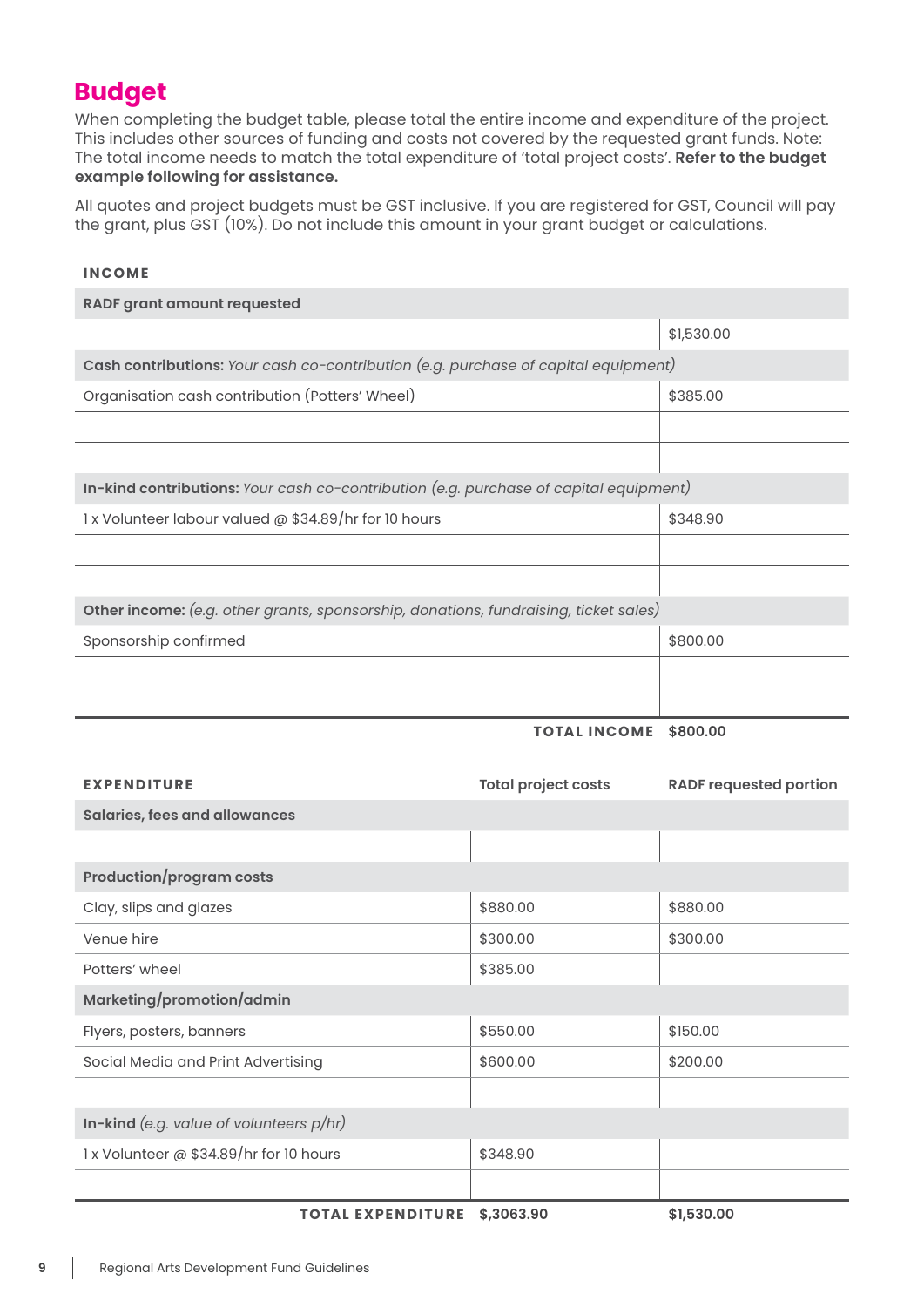#### **Goods and Services Tax (GST)**

All quotes and project budgets must be GST inclusive. An applicant's GST registration status will not impact the total amount paid if successful. For advice on GST, please contact the Australian Taxation Office (ATO) on 13 24 78 or via the ATO website.

#### **Australian Business Number (ABN)**

It is not mandatory for RADF applicants to possess an ABN. However, if they do not have an ABN the application must be auspiced by an incorporated organisation or an individual with an ABN (known as the auspice body) who manages the grant on behalf of the applicant. The auspice body is responsible for providing a financial report on completion of the project. The auspice body is not responsible for the artistic direction or quality of the project. If you are registered for GST, Council will pay the grant, plus GST (10%). Do not include this amount in your grant budget or calculations.

#### **In-kind support**

In-kind support includes volunteer labour, administrative support, rent-free accommodation or donations of materials or equipment. These contributions should be given a dollar value and must be included in your proposed budget.

### **Assessment process**

#### **Quick response grants**

All applications are checked against eligibility criteria to ensure the applicant type, project type, amount requested, and timeframes are eligible. Ineligible and incomplete applications will not progress to the assessment stage. Quick Response Grants are assessed internally and to provide applicants with a quick turnaround whist upholding the integrity of RADF standards. RADF Officer ensure applicants are notified of the outcome of applications via email.

#### **Open round grant funding Step 1**

Applicants contact the RADF Officer to determine the suitability of application. All applications are checked against eligibility criteria to ensure the applicant type, project type, amount requested, and timeframes are eligible. Ineligible and incomplete applications will not progress to the assessment stage.

#### **Step 2**

Submit your application online through the SmartyGrants portal. The application will be checked by the RADF Officer for eligibility. If your application is deemed ineligible, you will be notified and provided with feedback and guidance on eligibility requirements. Ineligible applications will not progress to the assessment stage.

#### **Step 3**

Eligible applications are progressed for assessment to an Assessment Officer. Applications are assessed as they have been submitted. Additional support material will not be accepted after submission. The Assessment Officer will moderate its recommendations with consideration of available funding; balance across art forms; geographic spread, target groups and the Arts + Culture Strategy 2019 - 2023 and other government priorities and may request further information from applicants as part of the moderation process.

#### **Step 4**

The Assessment Officer's recommendations are submitted to the Grant Assessment Panel for approval. Whilst Council's preference is to fund the amount requested for a project, at times Council reserves the right to part fund or, to fund specific elements of the project based on the responses to assessment criteria. The Panel may also recommend not to fund an application.

#### **Step 5**

Grant Assessment Panel reviews provides a final recommendation to Council. Panel recommendations are provided to Council for consideration at Ordinary Council Meetings. Council approves the allocation of funding to approved projects and applicants are notified of the outcome of applications following endorsement by Council.

#### **Step 6**

RADF Officer ensure applicants are notified of the outcome of applications via email. All applicants will be notified of the result of their application by email. Applicants that are not recommended for funding are encouraged to contact the RADF Officer to obtain the RADF Committee's feedback on their application.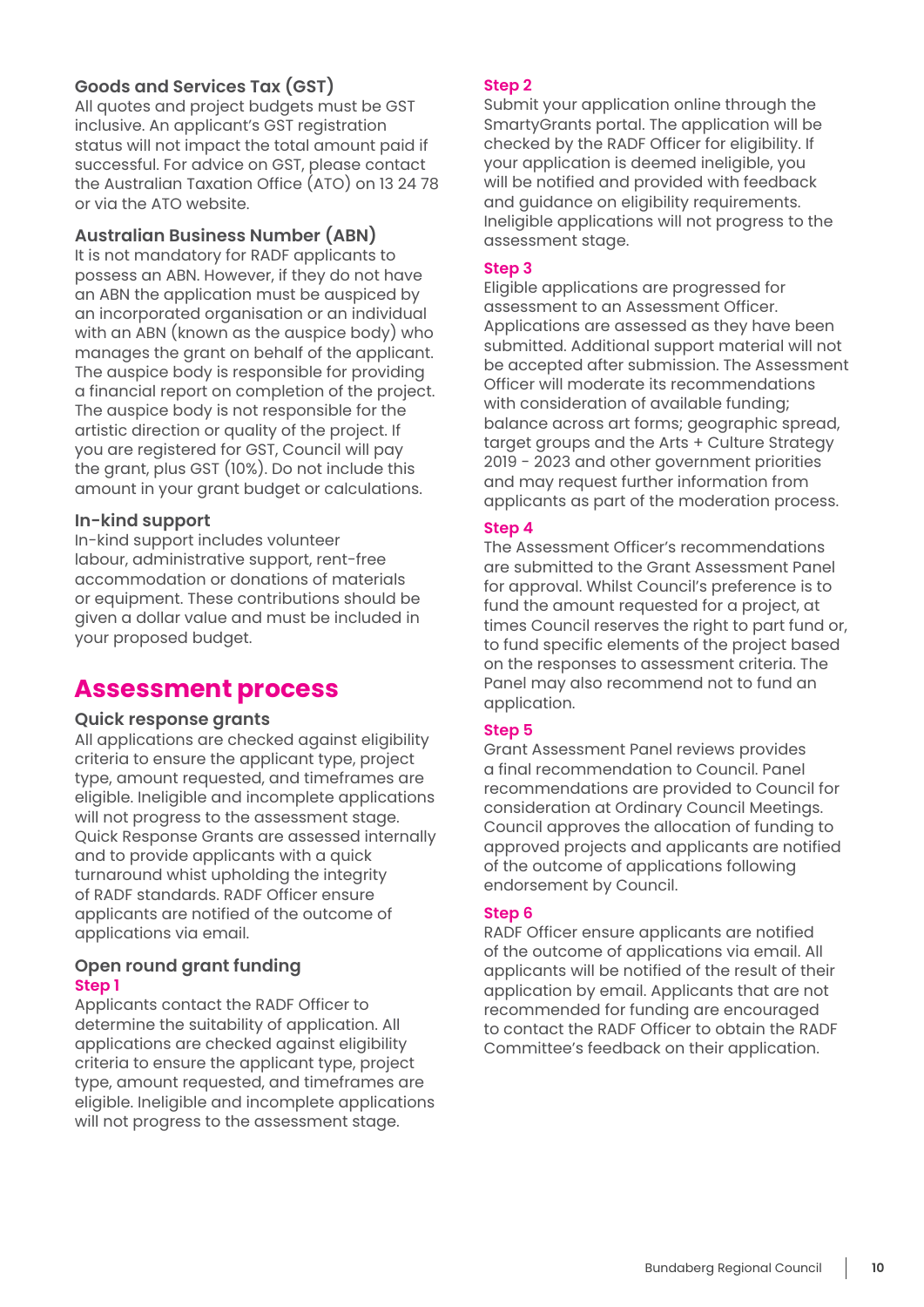# **Assessment criteria**

| <b>CRITERIA</b>                                                                                                                                                                                                                                                                                                                      | <b>THINGS TO CONSIDER</b>                                                                                                                                                                                                                                                                                                                                                                                                                                                                                                                      |
|--------------------------------------------------------------------------------------------------------------------------------------------------------------------------------------------------------------------------------------------------------------------------------------------------------------------------------------|------------------------------------------------------------------------------------------------------------------------------------------------------------------------------------------------------------------------------------------------------------------------------------------------------------------------------------------------------------------------------------------------------------------------------------------------------------------------------------------------------------------------------------------------|
| Quality                                                                                                                                                                                                                                                                                                                              |                                                                                                                                                                                                                                                                                                                                                                                                                                                                                                                                                |
| Produces or contributes to high quality arts and<br>cultural initiatives for local communities.                                                                                                                                                                                                                                      | • Who will deliver particular projects or activities?<br>Provide evidence of the quality of their work.<br>• The types of outcomes expected from the projects<br>and activities and how these are important in the<br>local context.<br>• How the projects or activities will provide high<br>quality experiences for the local community and/or<br>build the capacity of the local arts sector.<br>Any innovative aspects of proposed project or<br>$\bullet$<br>activities. How it is innovative for the particular<br>Council or community? |
| Proven capacity to effectively support and<br>deliver arts and cultural<br>services.                                                                                                                                                                                                                                                 | Evidenced track record of delivering high quality arts<br>and cultural initiatives.<br>• How the proposed program of activities will build on<br>past performance.                                                                                                                                                                                                                                                                                                                                                                             |
| <b>Reach</b>                                                                                                                                                                                                                                                                                                                         |                                                                                                                                                                                                                                                                                                                                                                                                                                                                                                                                                |
| Provides access to and engagement in arts and<br>culture for diverse communities, practitioners,<br>participants and audiences.                                                                                                                                                                                                      | • Who in the community will be engaged through the<br>proposed program of activities?<br>How does the proposed program of activities<br>$\bullet$<br>respond to diversity within the community?                                                                                                                                                                                                                                                                                                                                                |
| Evidence of local demand for proposed<br>program/s.                                                                                                                                                                                                                                                                                  | • How does the proposed program of activities<br>respond to local arts and cultural priorities and any<br>other broader Council or community priorities?<br>• How does the applicant know there is demand for<br>the proposed program of activities?<br>• How does the applicant know the proposed<br>program of activities responds to local needs and<br>interests?                                                                                                                                                                          |
| Demonstrates community and stakeholder<br>involvement in RADF priority setting, decision-<br>making and evaluation.                                                                                                                                                                                                                  | How did Council arrive at the proposed program<br>of activities (including how engagement with<br>community stakeholders and results of evaluation<br>and data collection inform the application)?                                                                                                                                                                                                                                                                                                                                             |
| <b>Impact</b>                                                                                                                                                                                                                                                                                                                        |                                                                                                                                                                                                                                                                                                                                                                                                                                                                                                                                                |
| Demonstrates cultural, artistic, social or<br>economic returns on investment.                                                                                                                                                                                                                                                        | • What cultural, artistic, social or economic value/<br>outcomes does the applicant expect the proposed<br>project or activity will contribute to the community?<br>How will Council communicate the public value of<br>RADF activities in the community?                                                                                                                                                                                                                                                                                      |
| Supports one or more of the Queensland<br>Government Objectives for the Community<br>including safeguarding our health, supporting<br>jobs, backing small business, making it for<br>Queensland, building Queensland, growing our<br>regions, investing in skills, backing our frontline<br>services, protecting the<br>environment. | • Which Queensland Government objective(s) does<br>the proposed program of activities make the<br>strongest contribution to and how?                                                                                                                                                                                                                                                                                                                                                                                                           |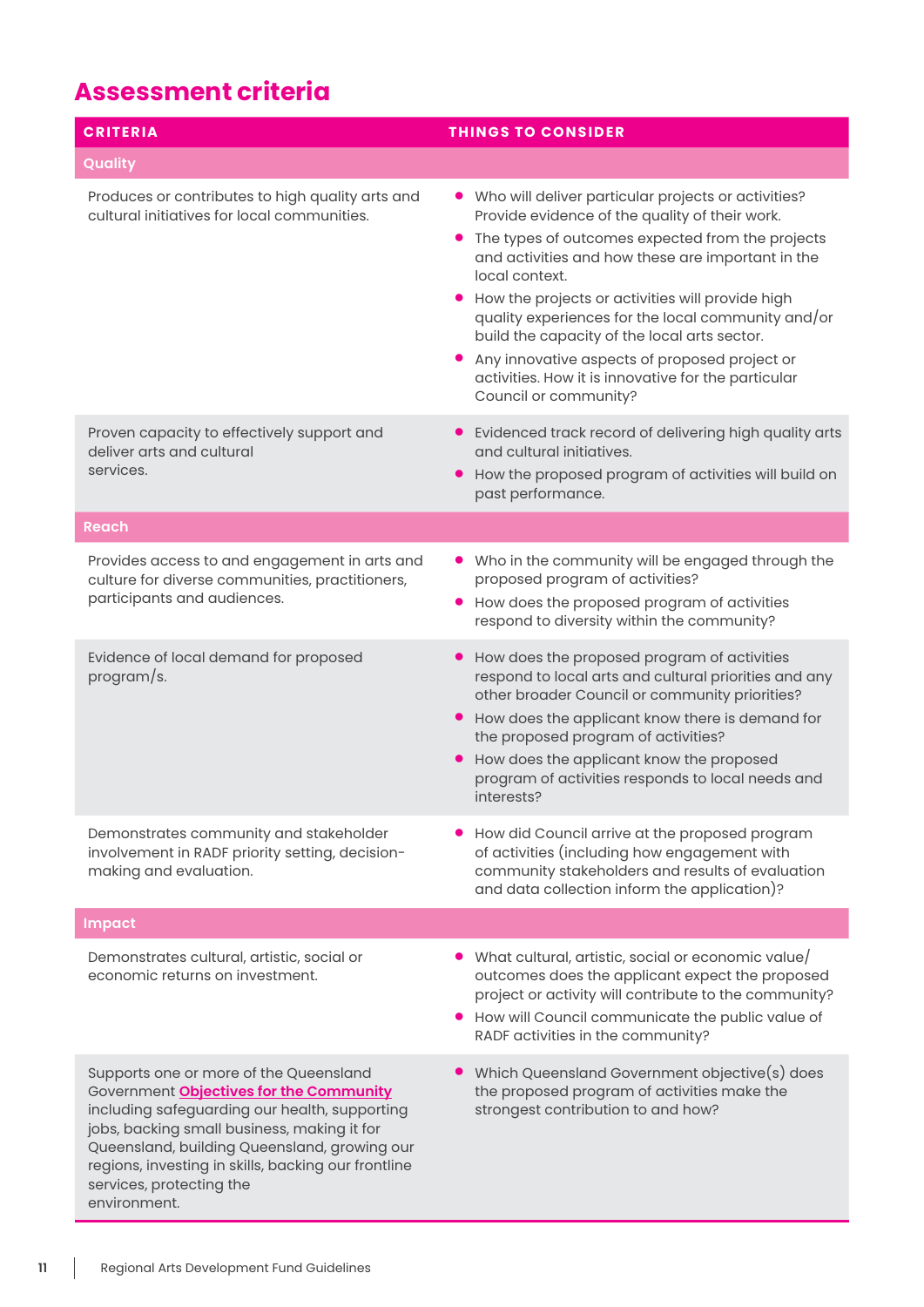#### **CRITERIA THINGS TO CONSIDER**

#### **Viability**

#### Evidence of good planning for strong governance and management of RADF at a local level.

- **•** How RADF is managed locally. What processes are in place to ensure transparent and effective management including monitoring of outcomes?
- **•** How Council governance of RADF builds on previous successful models of management or has been reviewed in light of learnings or challenges.

Evidence of partnership capacity with partners including business and government.

- **•** Information about any local partnerships that will contribute to delivery of the proposed program of activities.
- **•** How will the proposed activities leverage off other local projects, programs and events?

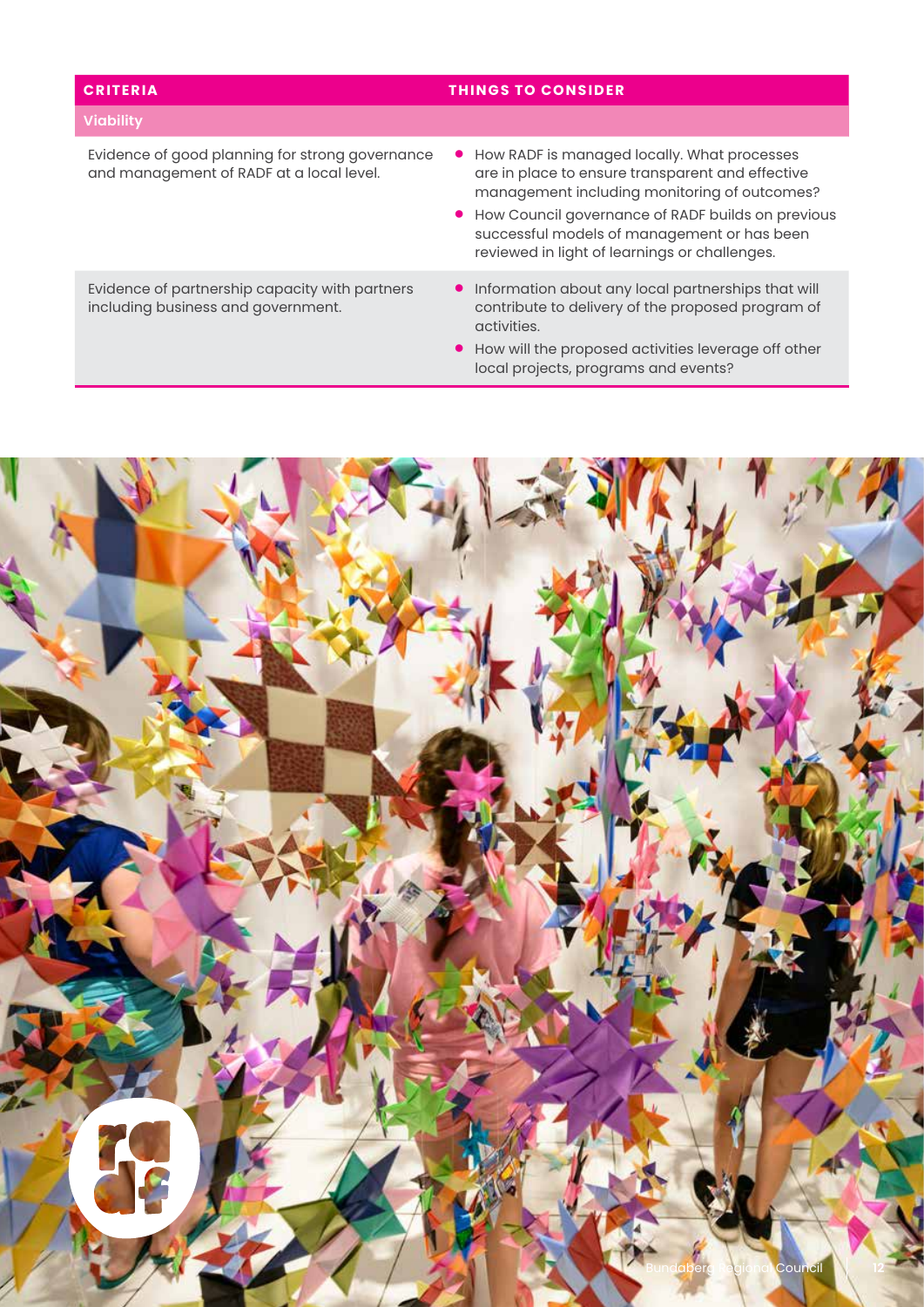### **Dispute resolution**

Occasionally, there may be conflict between RADF Committee members or Council staff and applicants. In the first instance, direct any disagreement or conflict about an application to the RADF Officer for assistance. Applicants have the right to request a meeting with the Committee Chair or Council staff person to get feedback about their application or to see minutes of assessment meetings. Arts Queensland can offer advice about the RADF Program to both the Committee and the applicant but is not available to mediate.

### **Applicant checklist**

The following documents are required for all RADF applications.

- **•** Public Liability Certificate of Currency
- **•** A current CV for all arts or creative professionals involved in the project
- **•** Support material (for individual applicants)
- **•** Quotes for all items requesting funding
- **•** Letter of confirmation from key venues, such as galleries, involved in the project where relevant
- **•** Letters from creative professionals and collaborators, arts and cultural organisations, and/or members of your project's specific target groups that provide relevant comments in support of your application.

### **Notification**

All applicants are notified of the outcome in writing. Successful applicants will receive a Letter of Offer and a Funding Agreement from Council via Smarty Grants, setting out the amount of funding offered and grant conditions. Applicants may be requested to resubmit budgets or support material for the project prior to receiving the grant payment.

If you are not successful you will receive email notification that will include feedback from the RADF Committee who assess the applications. You can call or email the RADF Officer if you would like more detailed information.

There are some other general conditions relating to the receipt of RADF funding such as:

- **a.** Wherever possible, all funded activities must begin within the financial year of the receipt of funding
- **b.** Grants can be withdrawn if an activity is

unduly delayed — you will need to reapply in the following year

- **c.** You need to acknowledge the support you received through the RADF program in all publicity about your activity and as part of any outcomes presented to the community.
- **d.** You must request approval from the RADF Officer for any changes to your application prior to the changes occurring Generally, within reason, changes are easily negotiated. However, if it is found that your request can not be approved, the RADF Officer and/or the RADF Committee may request that you complete a new application form or ask you to return the funds and re-submit your application in a future round
- **e.** Any agreement to alterations must be made in writing, and endorsed by the RADF Officer.
- **f.** Please note: If you change your application without approval, Council can ask for the funds to be returned.

### **Funding agreement**

If your application is approved for funding, you will receive a funding agreement including a Letter of Acceptance. If the Committee has set special conditions on your funding, these will be set out in your agreement. You will need to sign and return the Letter of Acceptance to the Bundaberg Regional Council RADF Officer, and satisfy any special conditions, prior to any payments being made.

#### **Payment**

Grant funds must be claimed within 30 days of the successful applicant receiving Council's Letter of Offer. If the applicant is supported by an auspice organisation, payment will be made to the nominated auspice organisation.

All material relating to your grant is managed via Smarty Grants, e.g. Letters of Agreement, Invoice for Grant Payment and any support material.

#### **Reporting**

It is compulsory for all projects requesting RADF funds for activities that have or will lead to a public outcome, to capture audience/participant/partner feedback from your project, eg exhibitions, events, engagement projects, creative developments, performances, place making projects, publications and public workshops.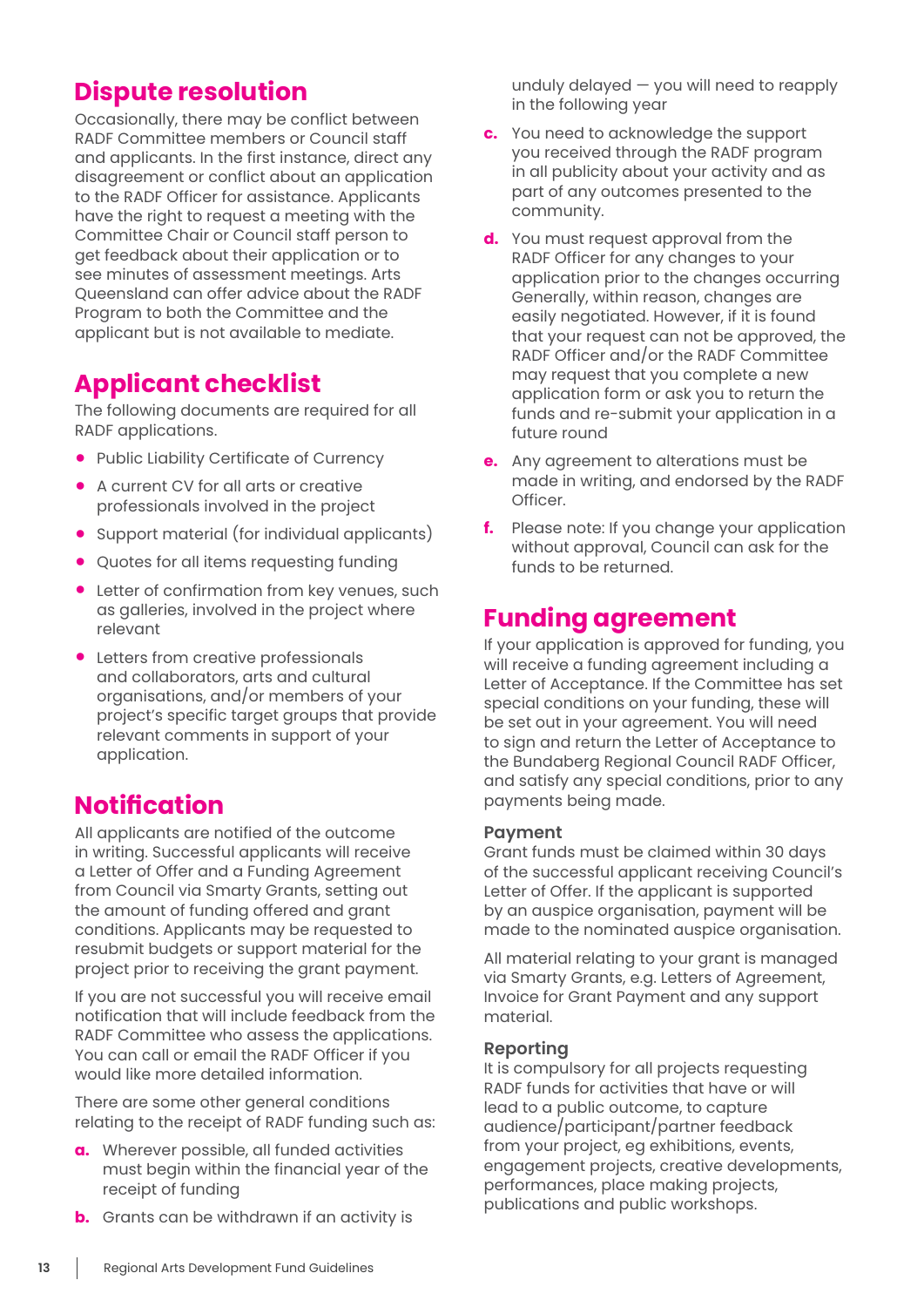All RADF funded applicants are required to complete an Outcome Report within eight weeks of the completion of the project unless an extension is requested and approved by Council in writing.

Your Outcome Report is uploaded into SmartyGrants and can be accessed in the account associated with your application. The Outcome Report includes information about the success of your project, key performance indicators, budget expenditure and applicable support material.

Public Feedback Surveys are mandatory for all successful projects receiving \$10,000 or more in RADF funds, and optional for projects receiving under \$10,000. However, the more data we receive, the more we can evaluate the success of the program.

All applicants are required to provide detailed evidence (eg. receipts/invoices) to demonstrate their expenditure and a financial report, regardless of the size of the project.

Conditions for reporting including progress reports will be detailed in the letter of offer for successful RADF applications. Failure to adhere to these conditions may result in cancellation and return of RADF grant funds.

Applicants have six (6) weeks from completion of the event to acquit the grant.

All projects receiving RADF funding require a completed Outcome Report to be submitted to Council by the due date for acquittal. Failure to submit an Outcome Report on time will prevent the applicant from accessing future RADF funding. Applicants may also be required to repay all RADF grant funds issued for the project.

Statistical information and photographic or video evidence of the event is also a Bundaberg Regional Council RADF requirement. Outcome reports require high resolution images and/or video. These may be utilised by Bundaberg Regional Council and/ or Arts Queensland within their websites or through other media channels.

### **Acquittal**

All projects receiving RADF funding require a completed Outcome Report to be submitted to Council by the due date for acquittal. Failure to submit an Outcome Report on time will prevent the applicant from accessing future RADF funding. Applicants may also be required to repay all RADF grant funds issued for the project. Remember, if you fail to acquit your grant you will be ineligible for further funding and may be asked to repay the grant.

#### **Return of unspent funds**

If an activity does not take place the grant recipient must return funds to Council. If funds are not fully expended on this activity, this will be detailed in the outcome report and surplus funds returned. If funds are partially expended or an activity that does not go ahead, then this must be detailed in the Outcome Report and remaining funds returned to Council with the Outcome Report.

#### **RADF project highlights document**

It is compulsory for all projects receiving RADF funds to complete a RADF project highlights document at the completion of their activity. This is a way to showcase your funded activity through Council's website and social media outlets. All RADF recipients will receive a RADF project highlights document as a part of their outcome report email.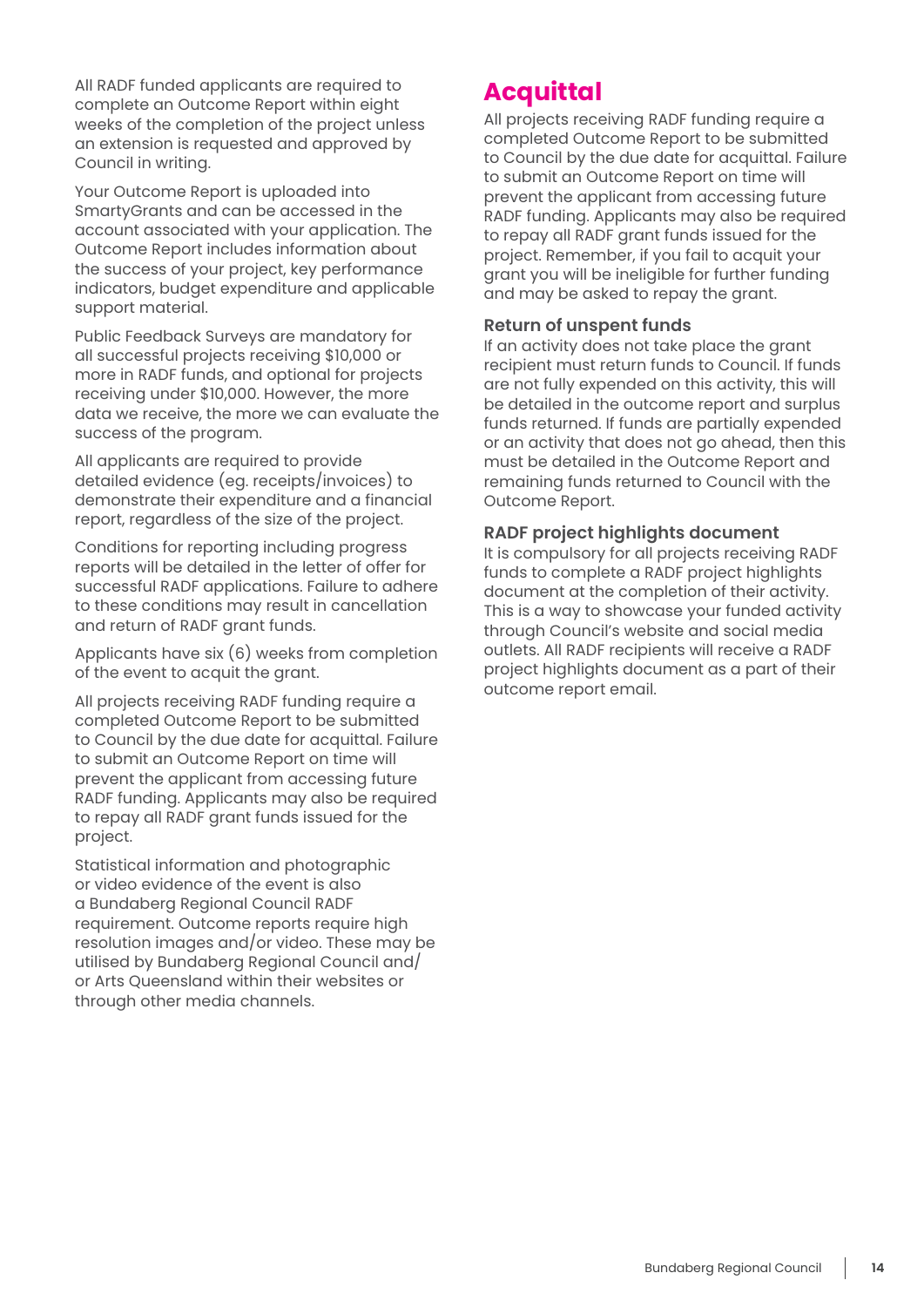### **Acknowledgment**

All RADF funded activities must acknowledge the Queensland Government and Council in all promotional material and publications by including the RADF 2021-22 acknowledgment text and appropriate logos.

#### **Acknowledgement Text for RADF 2021-22**

"The Regional Arts Development Fund is a partnership between the Queensland Government and Bundaberg Regional Council to support local arts and culture in regional Queensland."

You can download the Queensland Government logo and style guide at:

#### **arts.qld.gov.au/aq-funding/acknowledgement**





 The Regional Arts Development Fund (RADF) is a partnership between the Queensland Government and Bundaberg Regional Council to support local arts and culture in regional Queensland.

### **Other Funding Sources**

RADF will not support 100% of the costs of your project. You should consider additional funding sources, such as:

#### **Arts Queensland - Queensland Arts Showcase Program**

The Queensland Arts Showcase Program (QASP) provides funding to support individuals, organisations or collectives.

For more information contact an Arts Queensland Arts Investment Officer on 07 3034 4016 or 1800 175 531 (toll free), email investment@arts.qld.gov.au or visit **arts.qld.gov.au**.

#### **QASP Grants**

**qld.gov.au/recreation/arts/funding/ organisations/arts-showcase**

#### **Australia Council for the Arts**

For information on available grants contact an Australia Council Grants Officer on 02 9215 9000 or 1800 226 912 (toll free), email enquiries@australiacouncil.gov.au or visit **australiacouncil.gov.au/funding**.

### **Contact and Support**

RADF applicants are strongly encouraged to contact a RADF Officer on 1800 883 699 or by emailing radf@bundaberg.qld.gov.au to discuss the scope of their project prior to submitting an application.

#### **TTY – National Relay Service**

A 24-hour national relay service offers an over-the-phone solution for people who are deaf or have a hearing or speech impediment:

TTY and Voice: 133 677

Speak & Listen (SSR): 1300 555 727

SMS Relay: 0423 677 767

#### **Translating and Interpreter Service (TIS)**

Interpreter assistance is available in 160 languages and dialects. To use an interpreter, please phone 131 450.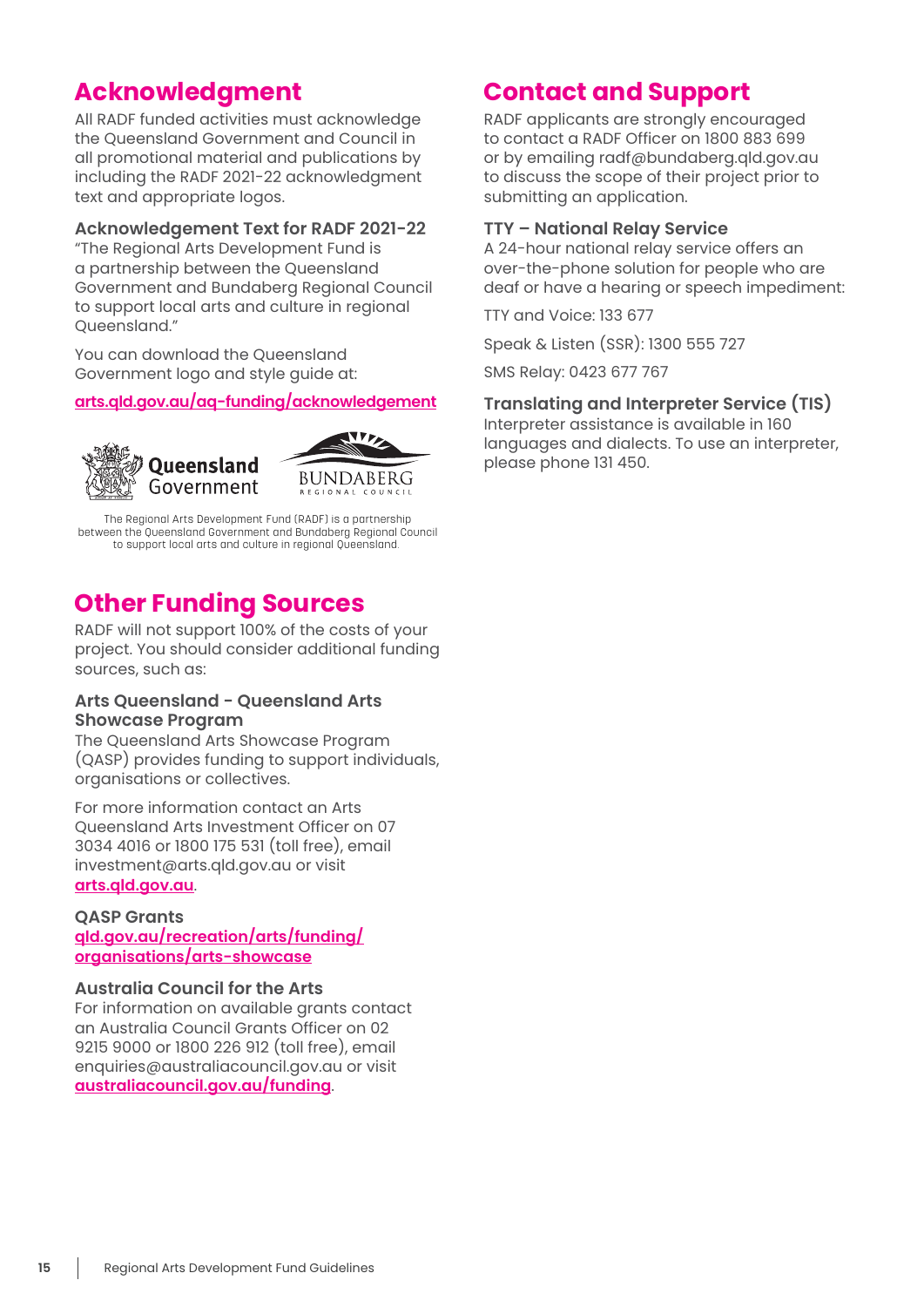